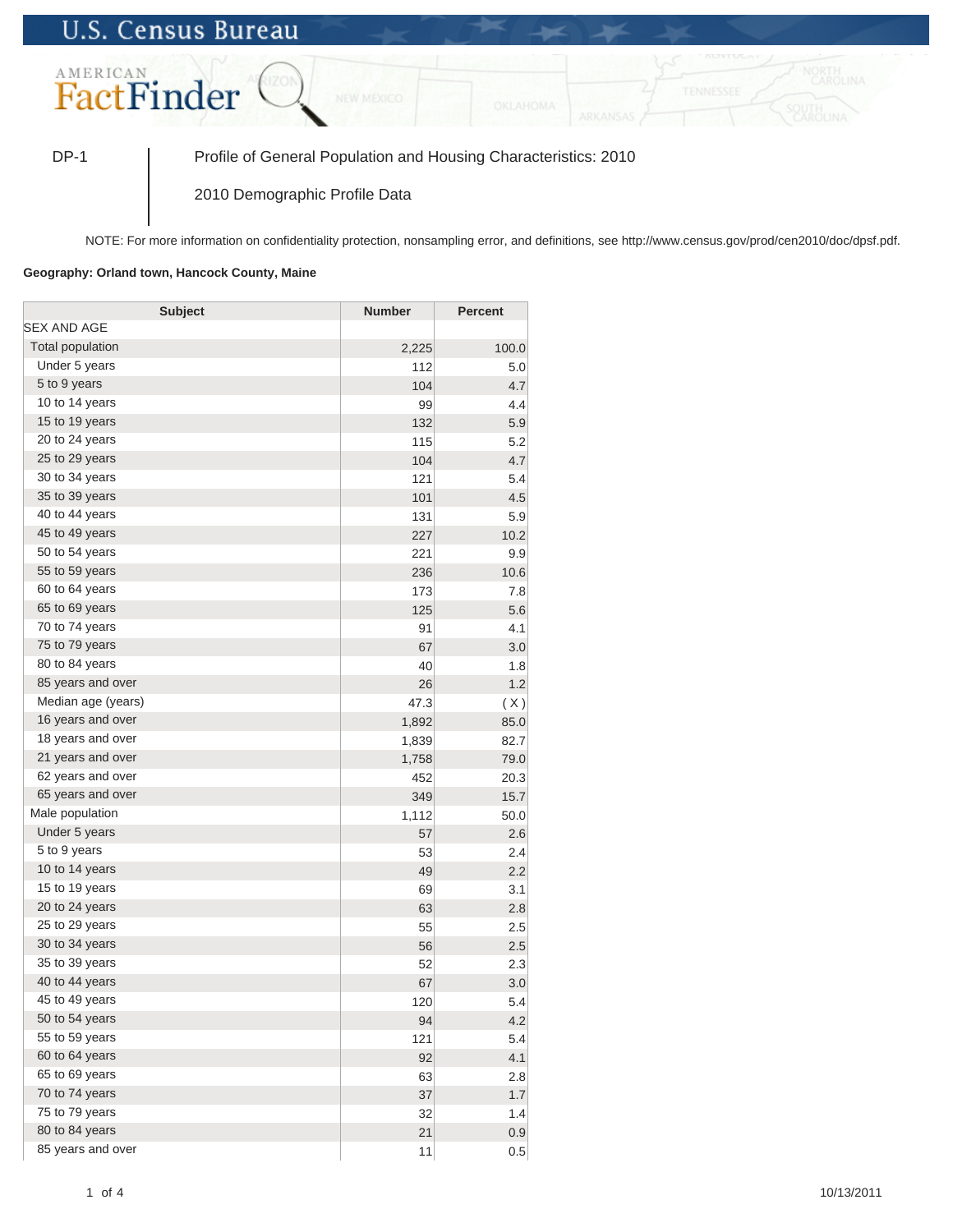| <b>Subject</b>                                      | <b>Number</b>  | <b>Percent</b> |
|-----------------------------------------------------|----------------|----------------|
| Median age (years)                                  | 46.8           | (X)            |
| 16 years and over                                   | 944            | 42.4           |
| 18 years and over                                   | 918            | 41.3           |
| 21 years and over                                   | 872            | 39.2           |
| 62 years and over                                   | 218            | 9.8            |
| 65 years and over                                   | 164            | 7.4            |
| Female population                                   | 1,113          | 50.0           |
| Under 5 years                                       | 55             | 2.5            |
| 5 to 9 years                                        | 51             | 2.3            |
| 10 to 14 years                                      | 50             | 2.2            |
| 15 to 19 years                                      | 63             | 2.8            |
| 20 to 24 years                                      | 52             | 2.3            |
| 25 to 29 years                                      | 49             | 2.2            |
| 30 to 34 years                                      | 65             | 2.9            |
| 35 to 39 years                                      | 49             | 2.2            |
| 40 to 44 years                                      | 64             | 2.9            |
| 45 to 49 years                                      | 107            | 4.8            |
| 50 to 54 years                                      | 127            | 5.7            |
| 55 to 59 years                                      | 115            | 5.2            |
| 60 to 64 years                                      | 81             | 3.6            |
| 65 to 69 years                                      | 62             | 2.8            |
| 70 to 74 years                                      | 54             | 2.4            |
| 75 to 79 years                                      | 35             | 1.6            |
| 80 to 84 years                                      | 19             | 0.9            |
| 85 years and over                                   | 15             | 0.7            |
| Median age (years)                                  | 48.1           | (X)            |
| 16 years and over                                   | 948            | 42.6           |
| 18 years and over                                   | 921            | 41.4           |
| 21 years and over                                   | 886            | 39.8           |
| 62 years and over                                   | 234            | 10.5           |
| 65 years and over                                   | 185            | 8.3            |
| <b>RACE</b>                                         |                |                |
| <b>Total population</b>                             | 2,225          | 100.0          |
| One Race                                            | 2,197          | 98.7           |
| White                                               | 2,166          | 97.3           |
| <b>Black or African American</b>                    | 2              | 0.1            |
| American Indian and Alaska Native                   | 11             | 0.5            |
| Asian                                               | 7              | 0.3            |
| Asian Indian                                        | 0              | 0.0            |
| Chinese                                             | 0              | 0.0            |
| Filipino                                            | 5              | 0.2            |
| Japanese                                            | 0              | 0.0            |
| Korean                                              | $\overline{0}$ | 0.0            |
| Vietnamese                                          | 1              | 0.0            |
| Other Asian [1]                                     | 1              | 0.0            |
| Native Hawaiian and Other Pacific Islander          | 0              | 0.0            |
| Native Hawaiian                                     | $\overline{0}$ | 0.0            |
| Guamanian or Chamorro                               | 0              | 0.0            |
| Samoan                                              | 0              | 0.0            |
| Other Pacific Islander [2]                          | 0              | 0.0            |
| Some Other Race                                     | 11             | 0.5            |
| Two or More Races                                   | 28             | 1.3            |
| White; American Indian and Alaska Native [3]        | 14             | 0.6            |
| White; Asian [3]                                    | 0              | 0.0            |
| White; Black or African American [3]                | 5              | 0.2            |
| White; Some Other Race [3]                          | 5              | 0.2            |
| Race alone or in combination with one or more other |                |                |
| races: [4]                                          |                |                |
| White                                               | 2,194          | 98.6           |
| <b>Black or African American</b>                    | 10             | 0.4            |
| American Indian and Alaska Native                   | 27             | 1.2            |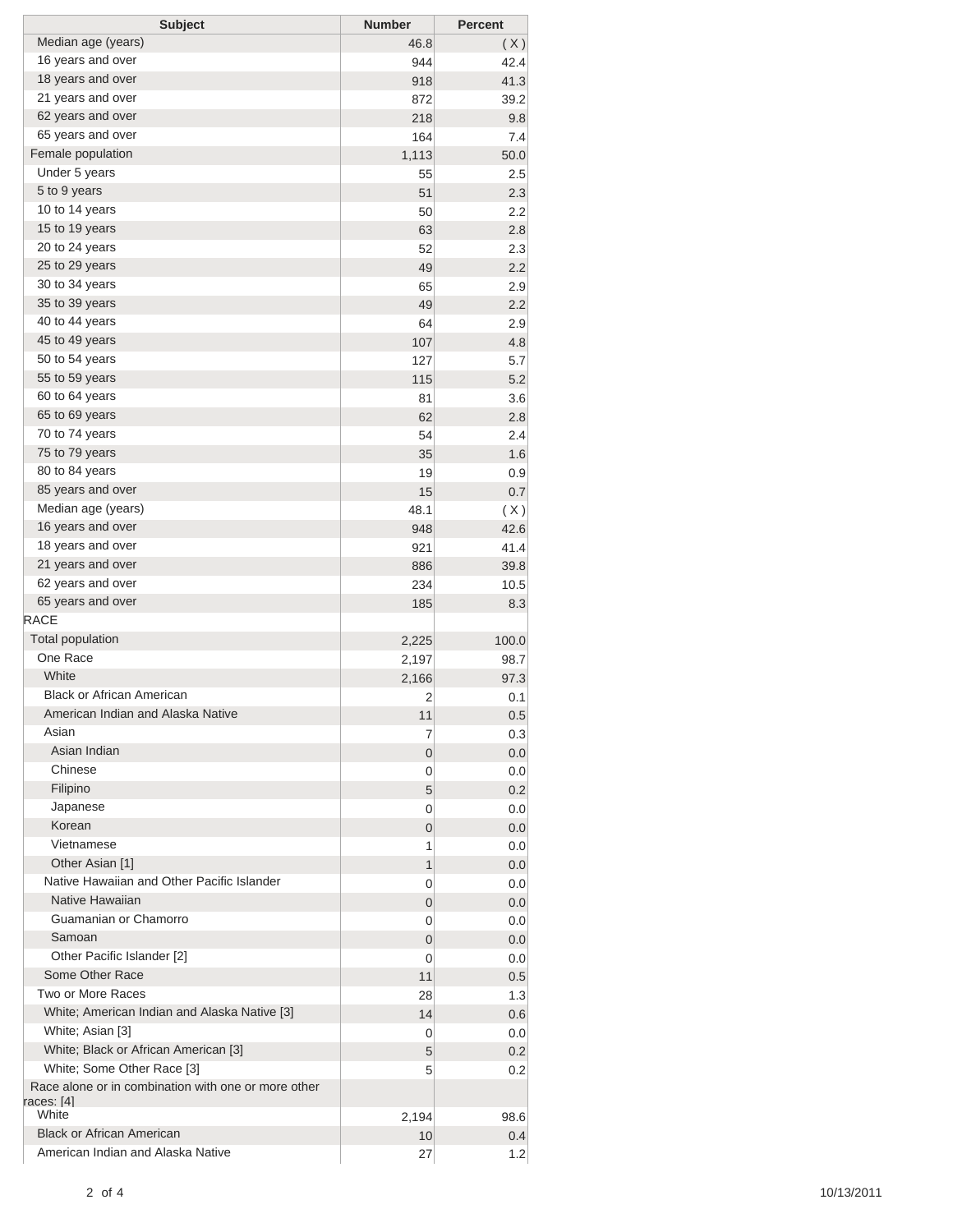| <b>Subject</b>                                               | <b>Number</b>  | <b>Percent</b> |
|--------------------------------------------------------------|----------------|----------------|
| Asian                                                        | 9              | 0.4            |
| Native Hawaiian and Other Pacific Islander                   | 1              | 0.0            |
| Some Other Race                                              | 16             | 0.7            |
| HISPANIC OR LATINO                                           |                |                |
| <b>Total population</b>                                      | 2,225          | 100.0          |
| Hispanic or Latino (of any race)                             | 26             | 1.2            |
| Mexican                                                      | 5              | 0.2            |
| Puerto Rican                                                 | 4              | 0.2            |
| Cuban                                                        | $\overline{0}$ | 0.0            |
| Other Hispanic or Latino [5]                                 | 17             | 0.8            |
| Not Hispanic or Latino<br><b>HISPANIC OR LATINO AND RACE</b> | 2,199          | 98.8           |
| <b>Total population</b>                                      |                |                |
| Hispanic or Latino                                           | 2,225          | 100.0          |
| White alone                                                  | 26<br>10       | 1.2<br>0.4     |
| Black or African American alone                              | 1              | 0.0            |
| American Indian and Alaska Native alone                      | 6              | 0.3            |
| Asian alone                                                  | 0              | 0.0            |
| Native Hawaiian and Other Pacific Islander alone             | $\overline{0}$ | 0.0            |
| Some Other Race alone                                        | 6              | 0.3            |
| Two or More Races                                            | 3              | 0.1            |
| Not Hispanic or Latino                                       | 2,199          | 98.8           |
| White alone                                                  | 2,156          | 96.9           |
| Black or African American alone                              | 1              | 0.0            |
| American Indian and Alaska Native alone                      | 5              | 0.2            |
| Asian alone                                                  | 7              | 0.3            |
| Native Hawaiian and Other Pacific Islander alone             | $\overline{0}$ | 0.0            |
| Some Other Race alone                                        | 5              | 0.2            |
| Two or More Races                                            | 25             | 1.1            |
| <b>RELATIONSHIP</b>                                          |                |                |
| Total population                                             | 2,225          | 100.0          |
| In households                                                | 2,192          | 98.5           |
| Householder                                                  | 976            | 43.9           |
| Spouse [6]                                                   | 495            | 22.2           |
| Child                                                        | 497            | 22.3           |
| Own child under 18 years                                     | 345            | 15.5           |
| Other relatives                                              | 74             | 3.3            |
| Under 18 years                                               | 27             | 1.2            |
| 65 years and over                                            | 13             | 0.6            |
| <b>Nonrelatives</b>                                          | 150            | 6.7            |
| Under 18 years                                               | 8              | 0.4            |
| 65 years and over                                            | 14             | 0.6            |
| Unmarried partner                                            | 93             | 4.2            |
| In group quarters                                            | 33             | 1.5            |
| Institutionalized population                                 | $\mathbf 0$    | 0.0            |
| Male                                                         | 0              | 0.0            |
| Female                                                       | 0              | 0.0            |
| Noninstitutionalized population                              | 33             | 1.5            |
| Male                                                         | 23             | 1.0            |
| Female                                                       | 10             | 0.4            |
| <b>HOUSEHOLDS BY TYPE</b>                                    |                |                |
| <b>Total households</b>                                      | 976            | 100.0          |
| Family households (families) [7]                             | 627            | 64.2           |
| With own children under 18 years                             | 213            | 21.8           |
| Husband-wife family                                          | 495            | 50.7           |
| With own children under 18 years                             | 137            | 14.0           |
| Male householder, no wife present                            | 44             | 4.5            |
| With own children under 18 years                             | 27             | 2.8            |
| Female householder, no husband present                       | 88             | 9.0            |
| With own children under 18 years                             | 49             | 5.0            |